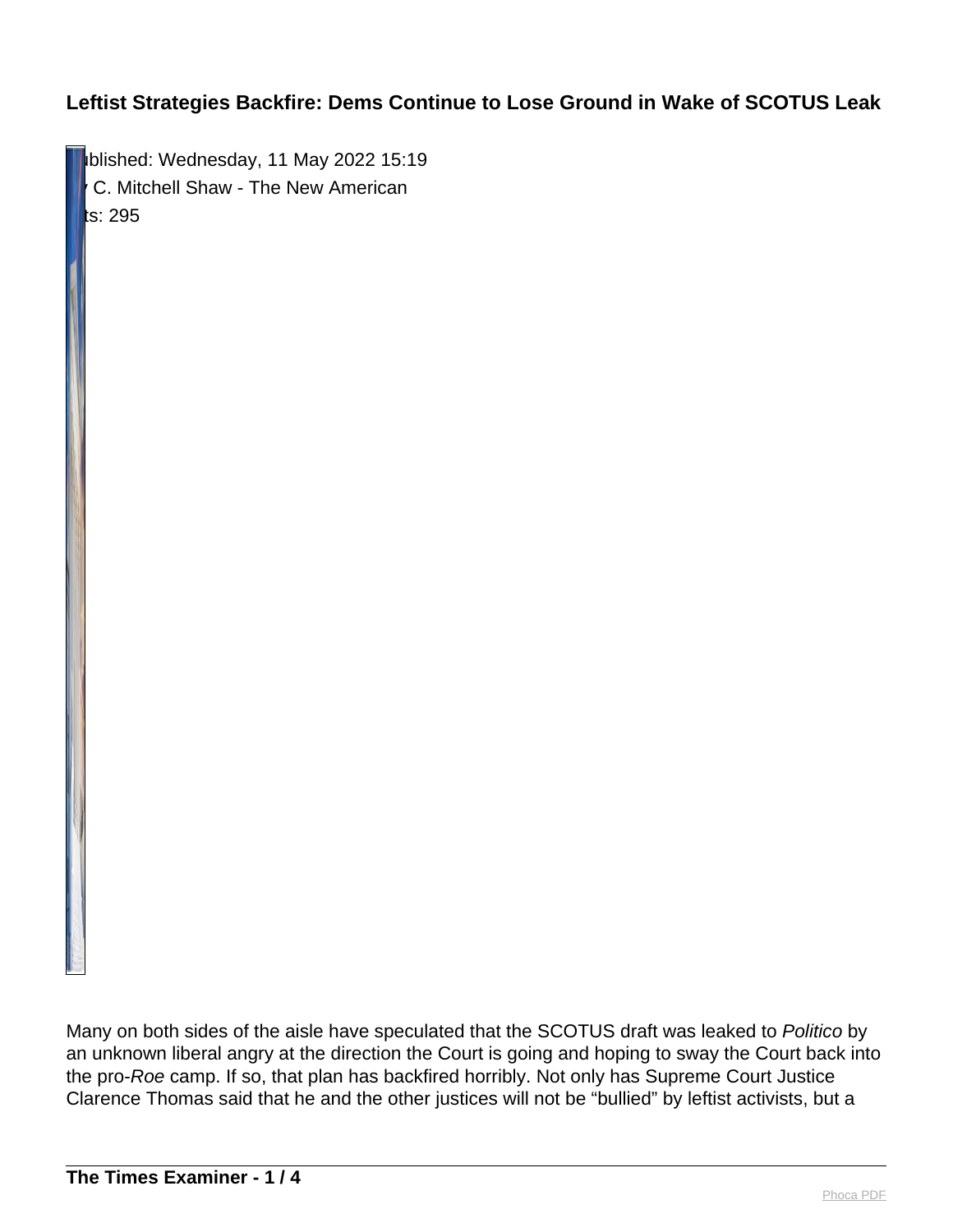Published: Poll shows that the anticipated end of Roe may have a cooling effect on Democrats By C. Mitchell Shaw - The New American Hits: 295 going to the ballot box in November. Republicans, on the other hand, are likely to show up in largerthan-usual numbers.

That is a double whammy for Democrats.

As leftist foot soldiers — responding to the leaked SCOTUS brief — have [descended on the homes](https://thenewamerican.com/pro-abortion-terrorism-leftists-descend-on-justices-homes-vandalize-and-firebomb-pro-life-organizations-disrupt-church-services/) [of conservative Supreme Court justices and attacked Catholic churches](https://thenewamerican.com/pro-abortion-terrorism-leftists-descend-on-justices-homes-vandalize-and-firebomb-pro-life-organizations-disrupt-church-services/) and [at least one pro-life](https://thenewamerican.com/wisconsin-pro-life-organization-firebombed-pro-abortion-groups-ramping-up-violence-across-the-country/) [center,](https://thenewamerican.com/wisconsin-pro-life-organization-firebombed-pro-abortion-groups-ramping-up-violence-across-the-country/) they have failed to achieve their [hoped-for reaction of swaying both the justices and the](https://thenewamerican.com/leftist-pro-abortion-groups-dox-and-target-conservative-scotus-justices-in-wake-of-roe-v-wade-leak/) [public.](https://thenewamerican.com/leftist-pro-abortion-groups-dox-and-target-conservative-scotus-justices-in-wake-of-roe-v-wade-leak/) Instead, it appears that — showing themselves to be the criminals (and likely terrorists) that they are — they have hurt their worthless cause.

On Friday, Supreme Court Justice Clarence Thomas — speaking at the 11th Circuit Judicial Conference in Atlanta — made it clear that he and other conservative justices are keeping their eyes on the wider canvas and refuse to be swayed by the threats, intimidation, and other terrorist tactics of the Left. Addressing the leaked draft, he said, "We are becoming addicted to wanting particular outcomes, not living with the outcomes we don't like," adding, "We can't be an institution that can be bullied into giving you just the outcomes you want. The events from earlier this week are a symptom of that."

The takeaway: Never negotiate with terrorists. Do not feed the trolls. Refuse to be led by footstomping, screaming "protesters" who bear all the marks of petulant toddlers. Stand your ground and do what is right. Period.

And while the actions of leftist foot soldiers — under the direction of their leftist masters — have backfired where the court is concerned, a CNN poll appears to show they have also backfired where voters are concerned.

The [CNN poll](https://s3.documentcloud.org/documents/21903171/abortion-politics.pdf) is part of an ongoing poll the network has been conducting in conjunction with [SSRS](https://ssrs.com/) for many years. The most recent survey indicates that — despite Democrats' hopes that SCOTUS's likely overturning of Roe v. Wade would galvanize liberal voters — Democrat turnout for the midterm elections may not increase much, if any. But the opposite is true of Republican turnout.

The folks over at CNN appear to be at a loss to explain their own poll results, [reporting:](https://www.cnn.com/2022/05/06/politics/cnn-poll-abortion-midterms-roe-v-wade/index.html)

The share of registered voters who say they are extremely or very enthusiastic about voting this fall rose 6 points between the first survey and the second, but that increase is about even across party lines. Among Democrats, 43% now say they are extremely or very enthusiastic, up 7 points. Among Republicans, it's 56%, up 9 points. And voters who say overturning Roe would make them "happy" are nearly twice as enthusiastic about voting this fall as those who say such a ruling would leave them "angry" (38% extremely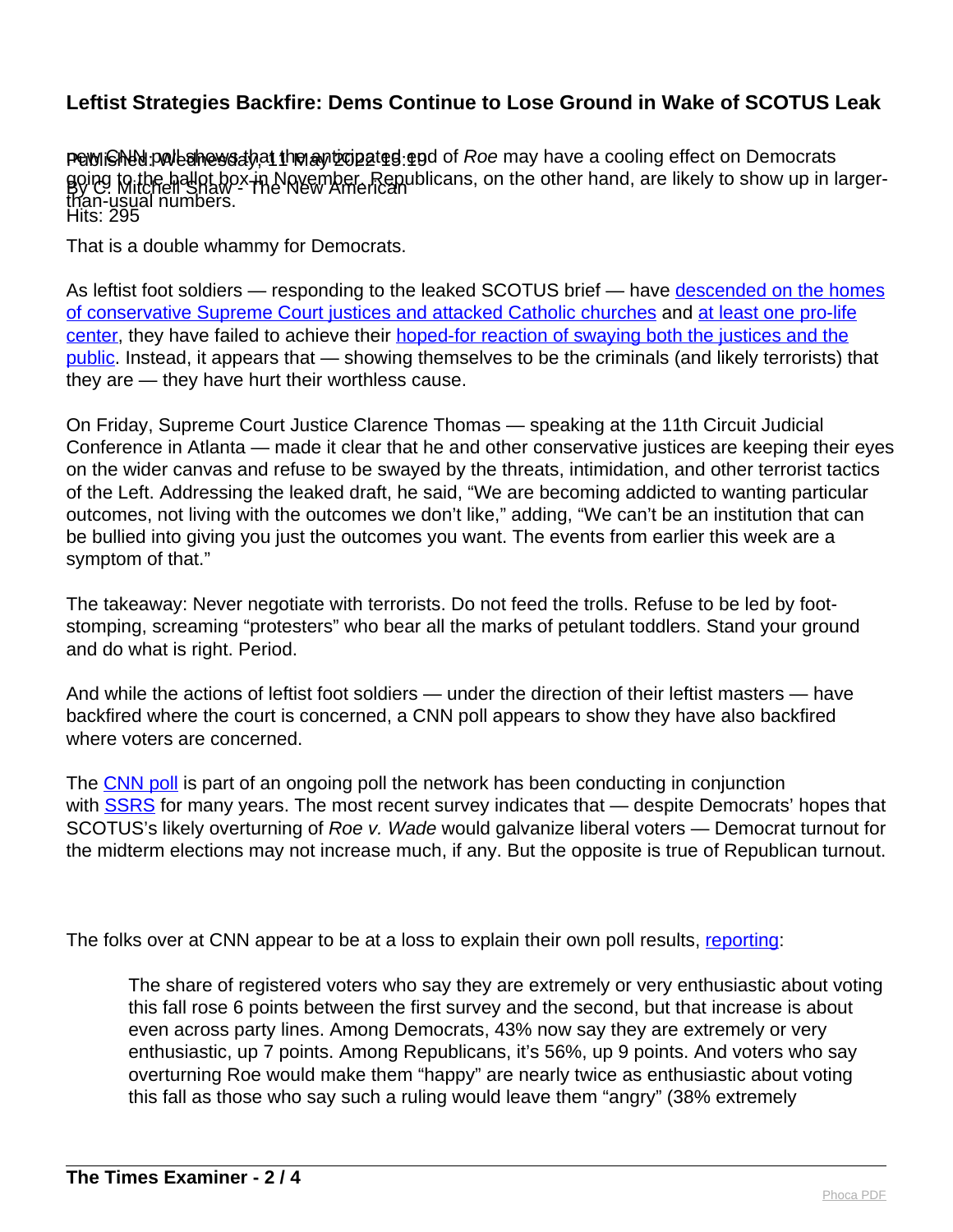Published<sup>th</sup>weightischnow those bappys: 20% among those angry).

By C. Mitchell Shaw - The New American Hits: 295

This appears particularly confusing to CNN, since — according to their polling — the "angry" crowd outnumbers the "happy" crowd:

The share of Americans who would be angry in the wake of such a ruling (36%) sharply outweighs that who would be happy (17%), and some of the poll's findings suggest the issue could become a motivating factor for Roe supporters should the draft opinion become the final one. Younger adults are particularly apt to say they would feel angry if Roe were overturned (47% among those younger than 45, compared with 26% among older adults). But younger voters remain far less enthusiastic about casting a ballot this fall — just 9% of them are extremely enthusiastic about voting this fall vs. 31% of older voters.

#### And as Daily Wire [reports:](https://www.dailywire.com/news/oops-scotus-draft-leak-may-drive-more-republicans-to-voting-booths-poll-says)

The poll also noted that a majority of Americans — 66% — say that Roe should not be entirely struck down and 59% would support federal legislation that established a right to abortion nationwide. But that may also be a doomed prospect, given the current makeup of Congress and the likelihood that Republicans [will see gains](https://dailywire.com/news/newt-gingrich-predicts-gop-could-gain-up-to-70-house-seats-in-midterms/) rather than losses in November.

And while the Daily Wire cited Newt Gingrich in its assertion that Republicans are poised to see gains in November's midterm elections, the poll also seems to confirm that assertion. Gingrich may be a neocon establishment type, but even a blind squirrel finds an occasional nut. As the poll shows, in response to the question, "If the elections for Congress were being held today, which party's candidate would you vote for in your Congressional district?" responses show a growing Republican gain. In the survey taken April 28-May 1, 2022, 44 percent said they would vote Democrat and 45 percent said Republican. But in the survey conducted May3-5, 2022 — just days after the previous survey and after the leaked SCOTUS brief and leftists' response to it had filtered into the public consciousness — the numbers were 42 percent Democrat and 49 percent Republican.

Since the survey takes into account those who plan to vote third party as well as those who do not plan to vote at all, it is worth looking at how all the numbers shifted in those few days. Not only did